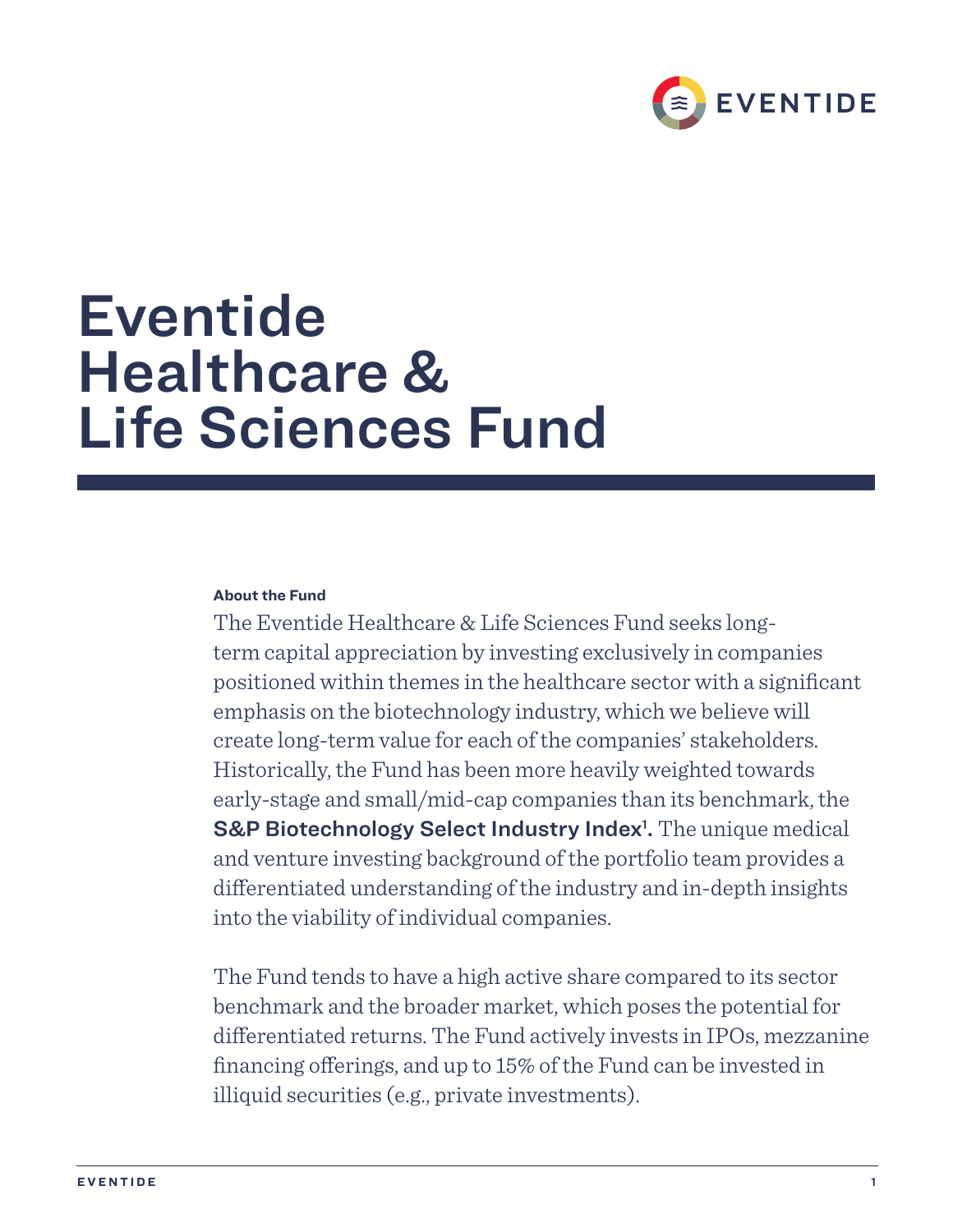As described in our process, a primary trait that Eventide seeks in each of its investments is whether the company is creating value for society. We believe biotechnology has a powerful role in meeting important human needs.

## **Investment Philosophy**

We believe high-quality companies that excel at creating value for others and trade at a discount to intrinsic value offer superior long-term risk-adjusted returns.

#### **Process**

- **1. Idea generation: Understanding the industry**
	- a. Our investment process begins with understanding the big picture fundamentals within Healthcare. Many factors will greatly impact investments within the Healthcare sector and Biotech industry. Some of these factors include:
		- Scientific and medical advances
		- Changes in the standard of care of diseases
		- Unmet medical needs
		- Value proposition to patients
		- Total addressable market size
	- b. After we understand these fundamental factors, we seek to discern attractive long-term investment themes. We believe themes to be powerful drivers of long-term performance. The term "theme" is broad and can refer to a number of ways to categorize investment opportunities, but we see thematic investing as a way to identify what we believe to be future tailwinds resulting from the development of the economy. We then narrow our investment universe to those trends that we believe will have the most traction in the market over the next 1, 5, and 10 years. At Eventide, we focus on secular themes that we believe also promote a context conducive for human flourishing. Below are examples of themes that we have identified as themes within Healthcare more generally, and Biotech specifically, that we believe have the potential to promote human flourishing.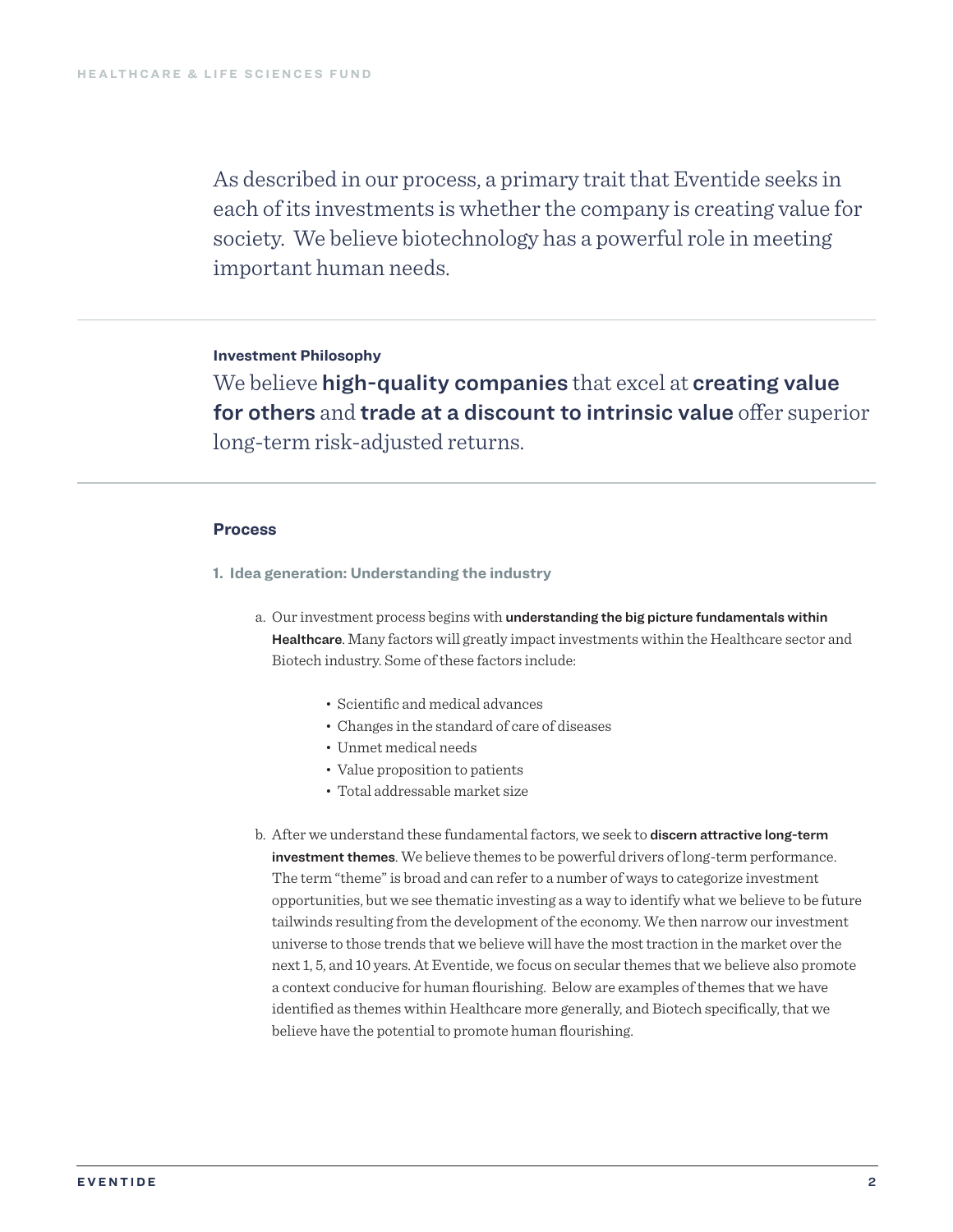#### **HEALTHCARE & LIFE SCIENCES FUND**



*These are representative examples of themes in the Healthcare & Life Sciences Fund*

c. The portfolio manager and analysts perform macro due diligence on the fundamental industry factors and themes by staying current on relevant scientific and medical literature, engaging key opinion leaders within the industry, attending scientific and medical conferences, and speaking with experienced physicians to gauge an opinion on each theme's investment viability. We believe this immersive approach to understanding the industry is an important part of investment due diligence.

#### **2. Fundamental Security Selection**

a. Our security selection process begins by researching companies within the themes that we have become deeply familiar with from the idea-generation phase of the process. As we evaluate individual companies, we start with a qualitative analysis. To this end, we seek to invest in companies that we deem to be "high-quality" by embodying three key traits:

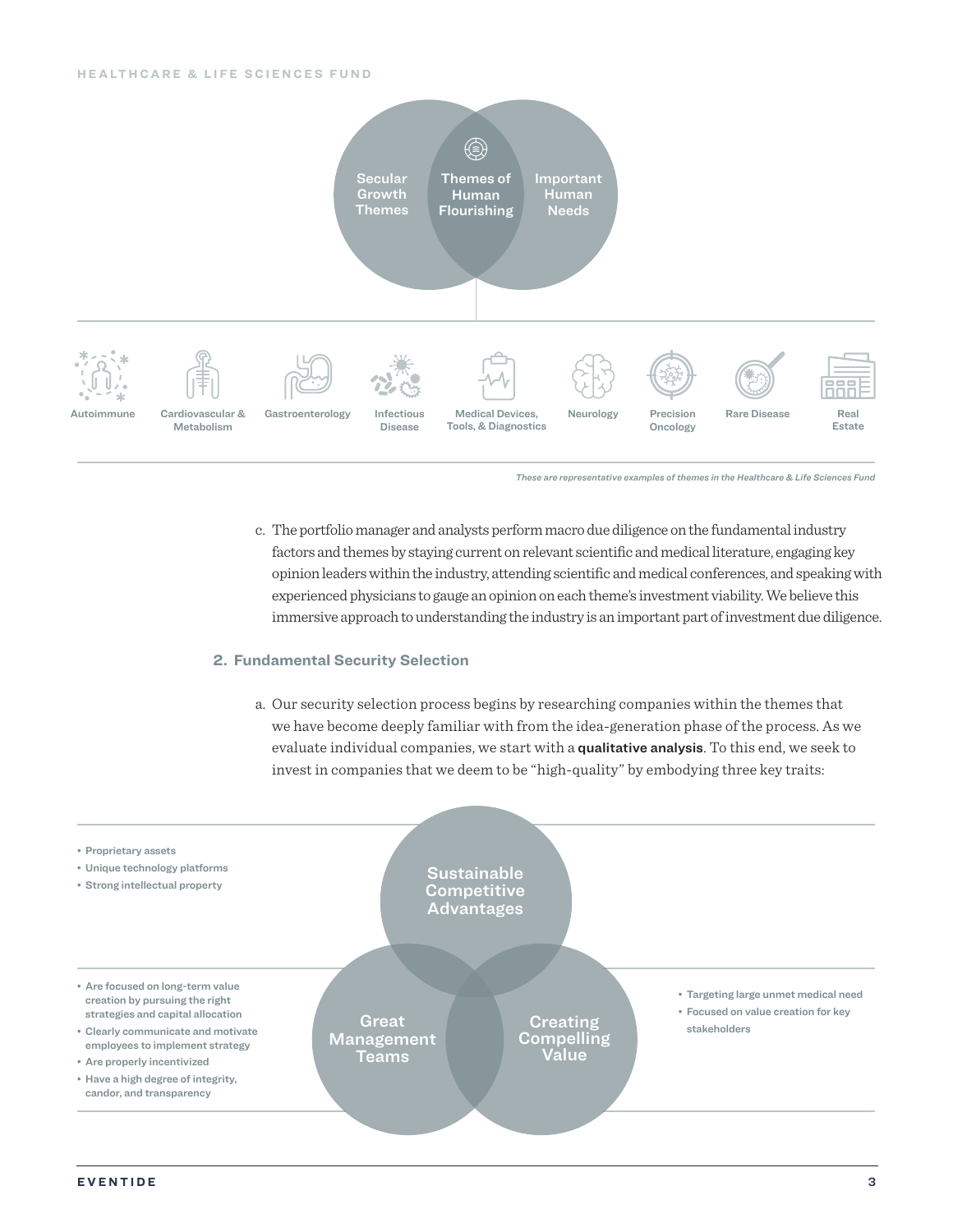b. An essential piece of our qualitative analysis is our **Business 360**<sup>®</sup> framework that we use to evaluate whether a company is creating value for or extracting value from its various stakeholders. This framework has been formalized and implemented through a proprietary technology platform called Edify, which combines third-party data alongside Eventide's research and insights from key opinion leaders.



Business 360® targets a holistic framework for evaluating both a company's long-term competitive advantage and its impact on human flourishing by analyzing its operations and strategy through the lens of key stakeholders.



- c. Alongside our qualitative analysis, we employ a financial analysis where we first evaluate a company's current financial strength:
	- Well capitalized (≥ 1 year of cash remaining) to reach key milestones (clinical trial data release, FDA indication, product launch)
	- Clean capital structure (no warrants or heavy debt burden)
	- No known history of ill-conceived and/or poorly-executed financings (extremely dilutive)

Then, we analyze the potential for future profitability:

- Current financing needs (i.e., dilution)
- Total addressable market (based on epidemiology)
- Penetration rate (based on competition for target product profile)
- Pricing (based on comparables)
- Lifespan of sales (based on IP)
- d. After we perform the qualitative analysis and financial analysis of a company, we estimate its intrinsic value by performing a discounted cash flow (DCF) valuation analysis. This analysis considers the magnitude, timing, and risk of future free cash flows, discounted to today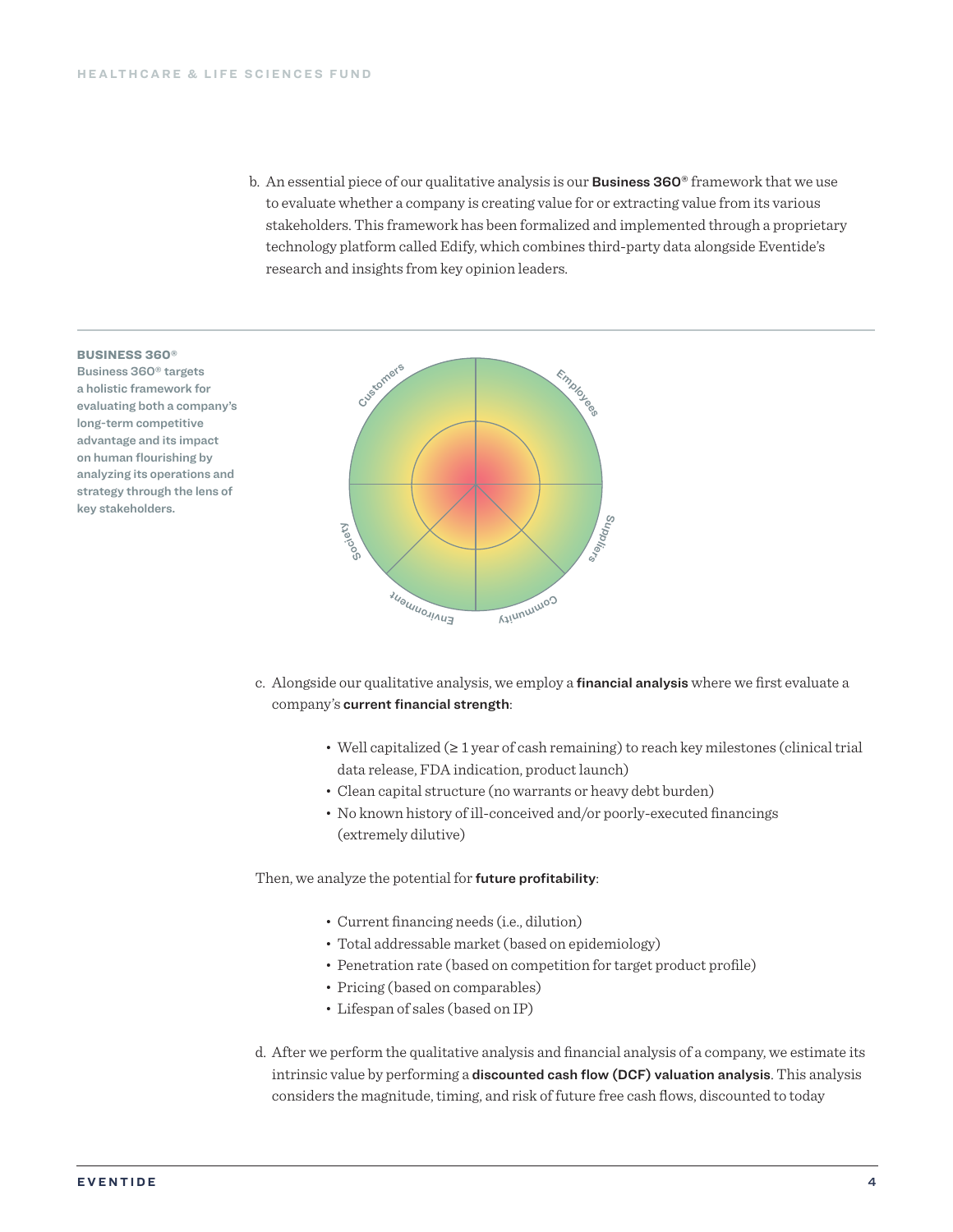based on the company's cost of capital. It also considers the sustainability of its competitive advantages. Once we have estimated an intrinsic value for the company, we compare our estimates to market consensus to assess the opportunity.

### **3. Portfolio construction and risk management**

a. The Healthcare & Life Sciences Fund is a concentrated portfolio that typically houses 60-70 companies within a single sector. Therefore, internal diversification comes from a strong knowledge of risk factors that could impact specific holdings, such as advancements or setbacks in particular fields of study, M&A trends, and likelihood of positive or negative outcomes from binary events (clinical trials, FDA approvals, etc.). The manager will adjust estimates, price targets, conclusions, and position sizes to reflect changes in industry fundamentals.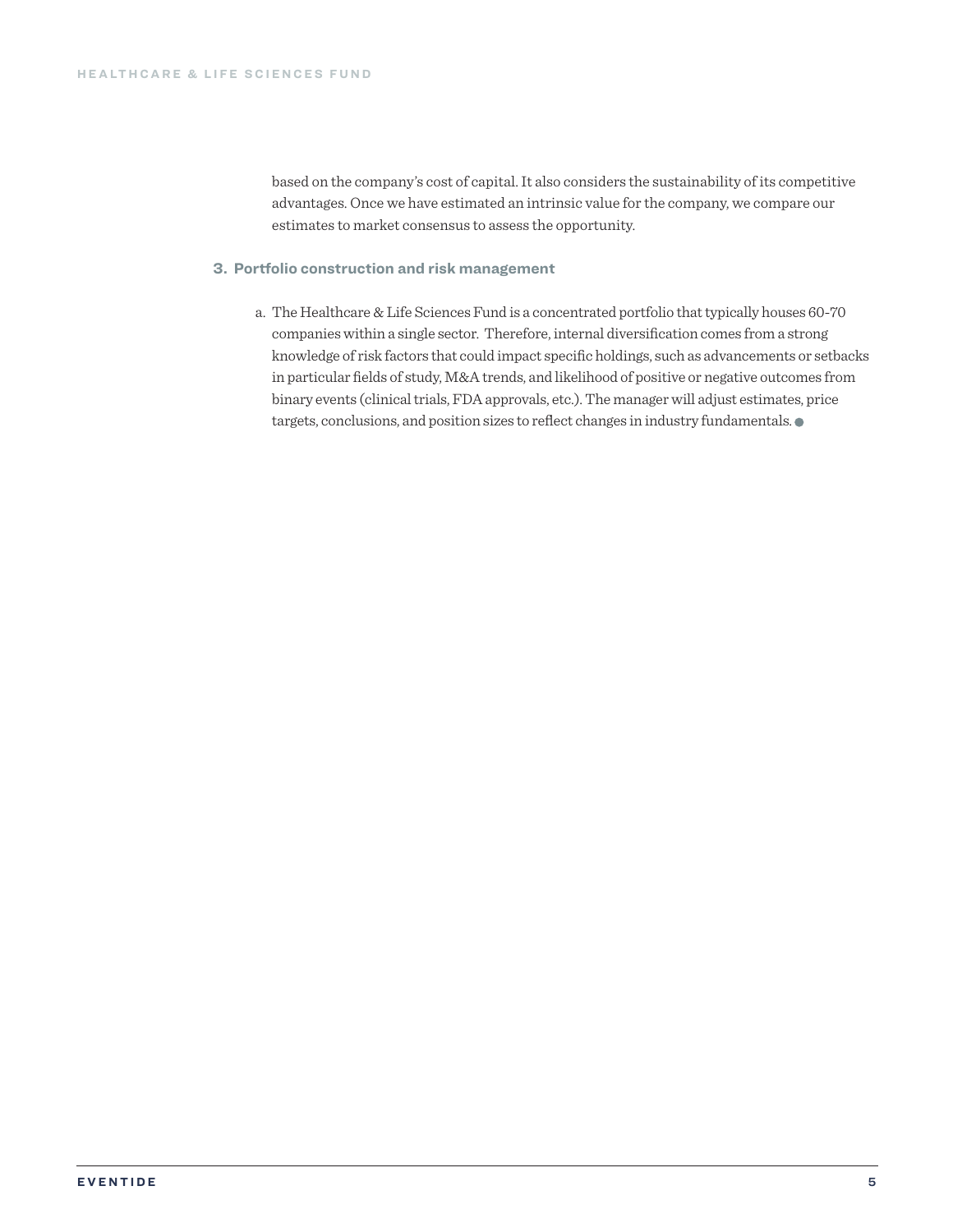

#### **Investment Team2**

### **FINNY KURUVILLA, MD, PHD**

**Co-Chief Investment Officer, Senior Portfolio Manager, Managing Director, Founding Member**

Finny Kuruvilla, MD, PhD, serves as a Co-Chief Investment Officer, Senior Portfolio Manager for Eventide's mid-cap growth and healthcare & life sciences strategies, including the Eventide Gilead Fund and the Eventide Healthcare & Life Sciences Fund, a Managing Director for Eventide's private fund, as well as a Founding Member of Eventide.

Dr. Kuruvilla has a background in healthcare, statistics, and investing. Concurrent with his early years at Eventide, he was a Principal at Clarus Ventures, a healthcare and life sciences venture capital firm subsequently acquired by Blackstone. Earlier in his career, Dr. Kuruvilla was a postdoctoral research fellow at the Broad Institute of Harvard and MIT, where he led the development of a new microarray between the Broad Institute and a publicly-traded company Affymetrix. Prior to his investing career, Dr. Kuruvilla was resident, chief resident, and fellow at the Brigham and Women's Hospital and Boston Children's Hospital.

Dr. Kuruvilla holds an MD from Harvard Medical School, a PhD in Chemistry and Chemical Biology from Harvard University, a SM in Electrical Engineering and Computer Science from MIT, and a BS in Chemistry from Caltech.



#### **KYLE RASBACH, PHD, PHARMD**

**Managing Director, Senior Research Analyst**

Kyle Rasbach, PhD, serves as a Managing Director for Eventide's private fund, and a Senior Research Analyst for other Eventide investments.

Dr. Rasbach has extensive experience in clinical pharmacology, basic science, and healthcare equity research. Prior to joining Eventide, Dr. Rasbach was a Managing Partner at Pappas Capital, a life science venture capital firm that invests across biotechnology, biopharmaceuticals, drug delivery, and medical devices. Earlier in his career he was an equity research analyst and Vice President at T. Rowe Price, where he managed pharmaceutical, specialty pharmaceutical, and biotechnology investments. Prior to joining T. Rowe, Dr. Rasbach was an equity research associate and Vice President at Cowen and Company, where he covered global pharmaceutical equities.

Dr. Rasbach holds a PhD in Pharmaceutical and Biomedical Sciences as well as a PharmD from the Medical University of South Carolina; he completed his postdoctoral training in the laboratory of Bruce Spiegelman at the Harvard Medical School. He also holds an MBA from The Citadel and a BS in Biology from Denison University.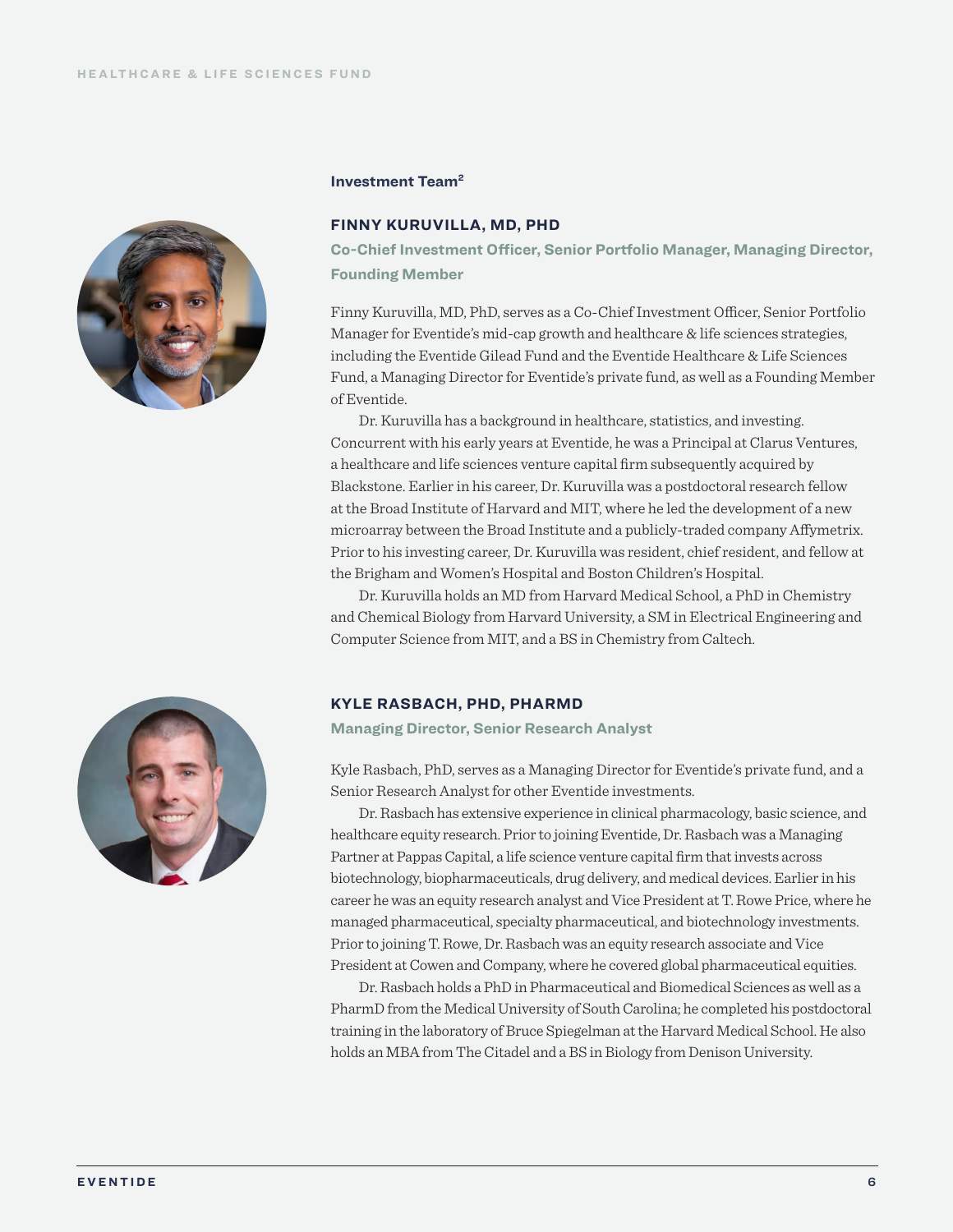

#### **BRIAN CHOW, PHD**

**Principal, Research Analyst** 

Brian Chow, PhD, serves as a Principal for Eventide's private fund, and as a Research Analyst for other Eventide investments. Dr. Chow has research responsibilities for healthcare investments at Eventide.

Prior to joining Eventide, Dr. Chow was a neuroscience researcher as well as a venture investor. Dr. Chow studied under both Nobel Laureate Dr. Ardem Patapoutian and Dr. Chenghua Gua, a 2021 Howard Hughes Medical Institute Investigator. Dr. Chow's doctoral research focused on the biological mechanisms underlying the blood-brain barrier, with the potential to enhance drug delivery to the brain to treat neurological disorders. He published his discoveries as first author in the journals Nature and Neuron and wrote several peer-reviewed articles published in Nature Review Neuroscience and Trends in Neuroscience. During Dr. Chow's doctoral program, he also worked at life sciences venture firm Flagship Pioneering.

Dr. Chow currently serves as an observer on the board of directors of Goldfinch Bio, Biosplice Therapeutics, and Arch Oncology, portfolio companies of certain other Eventide products. Dr. Chow holds a PhD in Neuroscience from Harvard University's Graduate School of Arts and a BS in Biology and Chemistry from the University of California San Diego.



## **JORDAN BAUMHARDT, PHD**

**Research Analyst, Associate** 

Jordan Baumhardt, PhD, serves as a Research Analyst for Eventide, and an Associate for Eventide's private fund. Dr. Baumhardt has research responsibilities for healthcare investments at Eventide.

Prior to joining Eventide, Dr. Baumhardt worked at LifeSci Capital in New York, where he served as an Associate and then Lead Analyst, covering companies in oncology and autoimmune spaces. During Dr. Baumhardt's doctoral program, he worked at life sciences venture firm Flagship Pioneering. He also worked at Reata Pharmaceuticals in the strategy department and is the Co-founder and Chief Scientific Officer of Peak Research Group, LLC.

Dr. Baumhardt holds a PhD in Biophysics & Pharmacology from the University of Texas Southwestern Medical Center and a BS in Biochemistry and Molecular Biology from Illinois State University.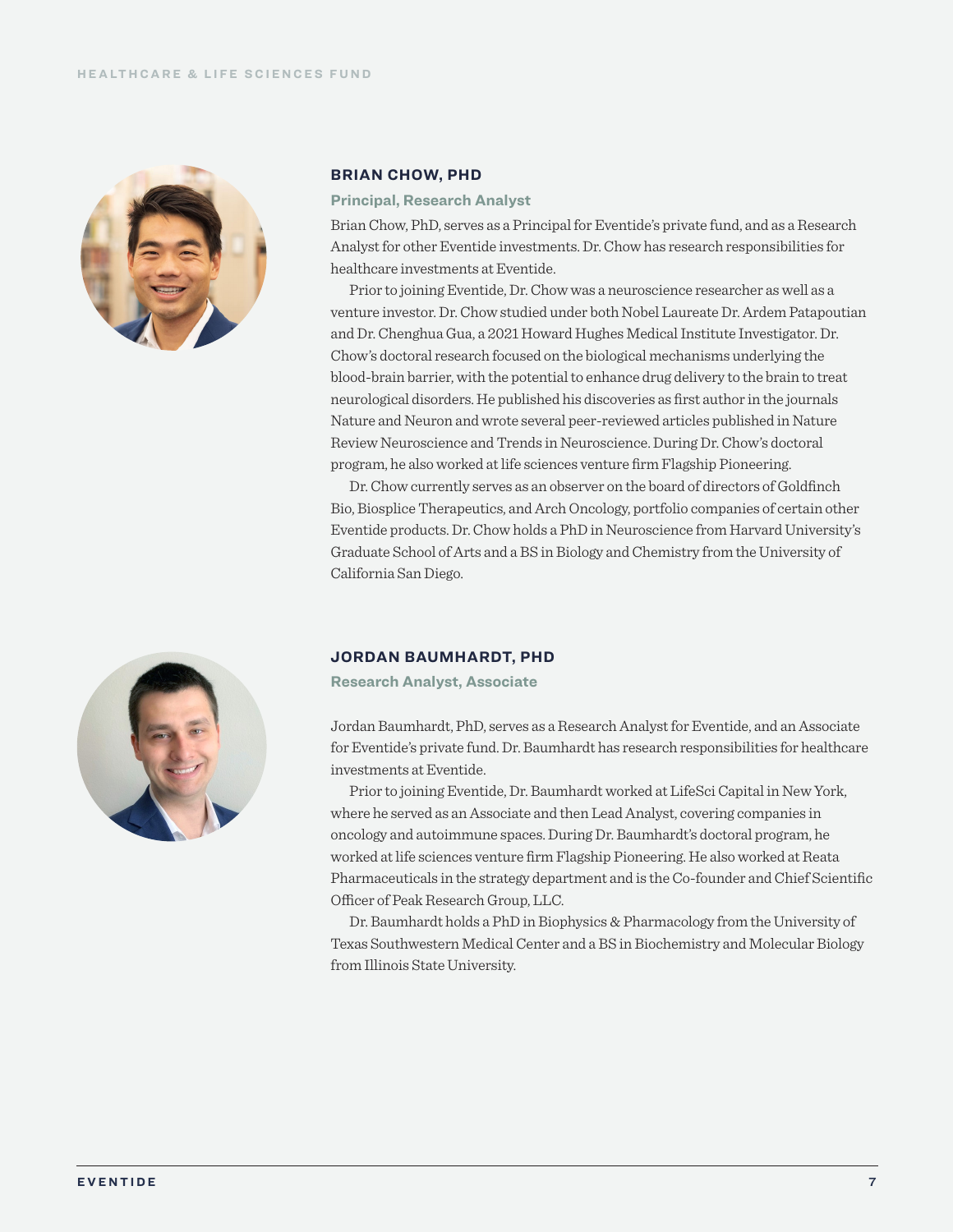

#### **WESTLEY DUPRAY**

**Research Analyst, Associate** 

Westley Dupray, CFA, serves as a Research Analyst for Eventide, and an Associate for Eventide's private fund. Mr. Dupray has research responsibilities for healthcare investments at Eventide.

Prior to joining Eventide, Mr. Dupray spent three years at SVB Leerink, where he served as Equity Research Associate and then Vice President, covering companies in the life sciences tools and diagnostics space after having spent time covering healthcare information technology and distribution companies. Prior to that, he worked as a Credit Risk Analyst at Philips Healthcare.

Mr. Dupray has a BS in Economics and Finance and a minor in mathematics from Bentley University. He is a CFA Charterholder and is a member of the CFA Society Boston and CFA Institute.



## **NATHAN AKHAVAN**

**Associate Research Analyst, Associate** 

Nathan Akhavan serves as an Associate Research Analyst for Eventide, and an Associate for Eventide's private fund. Mr. Akhavan has research responsibilities for healthcare investments at Eventide.

Prior to joining Eventide, Mr. Akhavan worked at Gryphon Partners in New York, where he served as an Investment Analyst covering the sectors of healthcare, technology, and sustainability. Prior to Gryphon, he conducted research on pancreatic cancer and oncogenes at MD Anderson Cancer Center and Columbia University Medical Center.

Mr. Akhavan holds an MBA from New York University's Stern School of Business and a BA with honors from Yeshiva University in Biology.